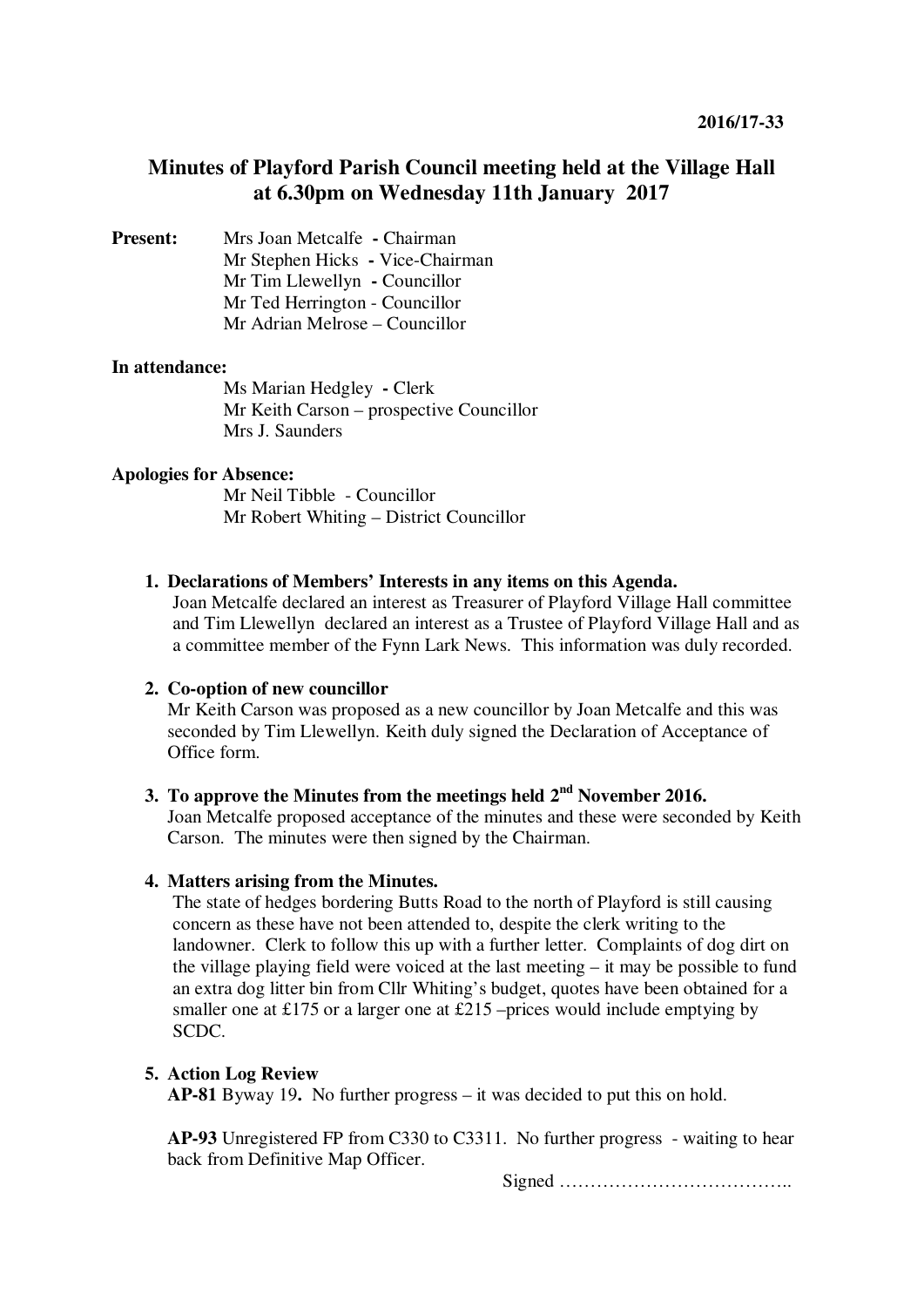**AP-98** Temporary repair at the junction of Butts Road and Brook Lane where tarmac has fallen away. Co.Cllr Robin Vickery is trying to progress this with Highways.

**AP-100** Arm which has fallen off signpost at junction of C324 and Church Road – still awaiting repair despite being told by Saxmundham Highways that this should be attended to very soon. Clerk to chase, yet again.

**AP-106** FP9 & FP13 overgrown with brambles. Co. Cllr Robin Vickery to follow this up.

**AP-108** Debris in Spring Meadow from fallen tree and laurel hedge that needs trimming. SC Norse Ltd promised to clear this at end Oct/early Nov. Clerk currently trying to chase this up and is awaiting a report from Norse.

**AP-115** Build up of silt on C324 near Clematis Cottage. David Chenery of Highways Saxmundham has contacted the Clerk over this – it is unclear who the responsibility lies with as it has been caused by flood water from the adjacent field. Robin Vickery will try to progress this – see Agenda item 10.

**AP-119** Repairs to tarmac in Butts Road –no progress, this is apparently not severe enough to be dealt with yet - see Agenda item 10.

**AP-122** Ash tree in Butts Road – possible Ash Die-Back victim. This has been trimmed – clerk awaiting report. A second tree has been removed.

**AP-123** FP1 boggy section with fallen branches – Clerk is awaiting verdict of Debbie Adams' meeting with contractors –to be chased up.

For more details see Action Log appended at end of the Minutes.

#### **6. Planning Application DC/16/5007/FUL**

Address: Spindleberry, Church Lane, Playford, IP6 9DR Applicants: Mr & Mrs P Saunders Proposed: Roof Extension and Loft Conversion – revised design.

Plans were displayed before the meeting for anyone wishing to view them. Councillors discussed the plans and concluded that there were no objections to be made. Joan Metcalfe proposed acceptance and this was seconded by Tim Llewellyn.

#### **7. County Councillor's report**

Cllr Robin Vickery's full report is appended at the end of the minutes. See also "Highways Issues" (Agenda item 10).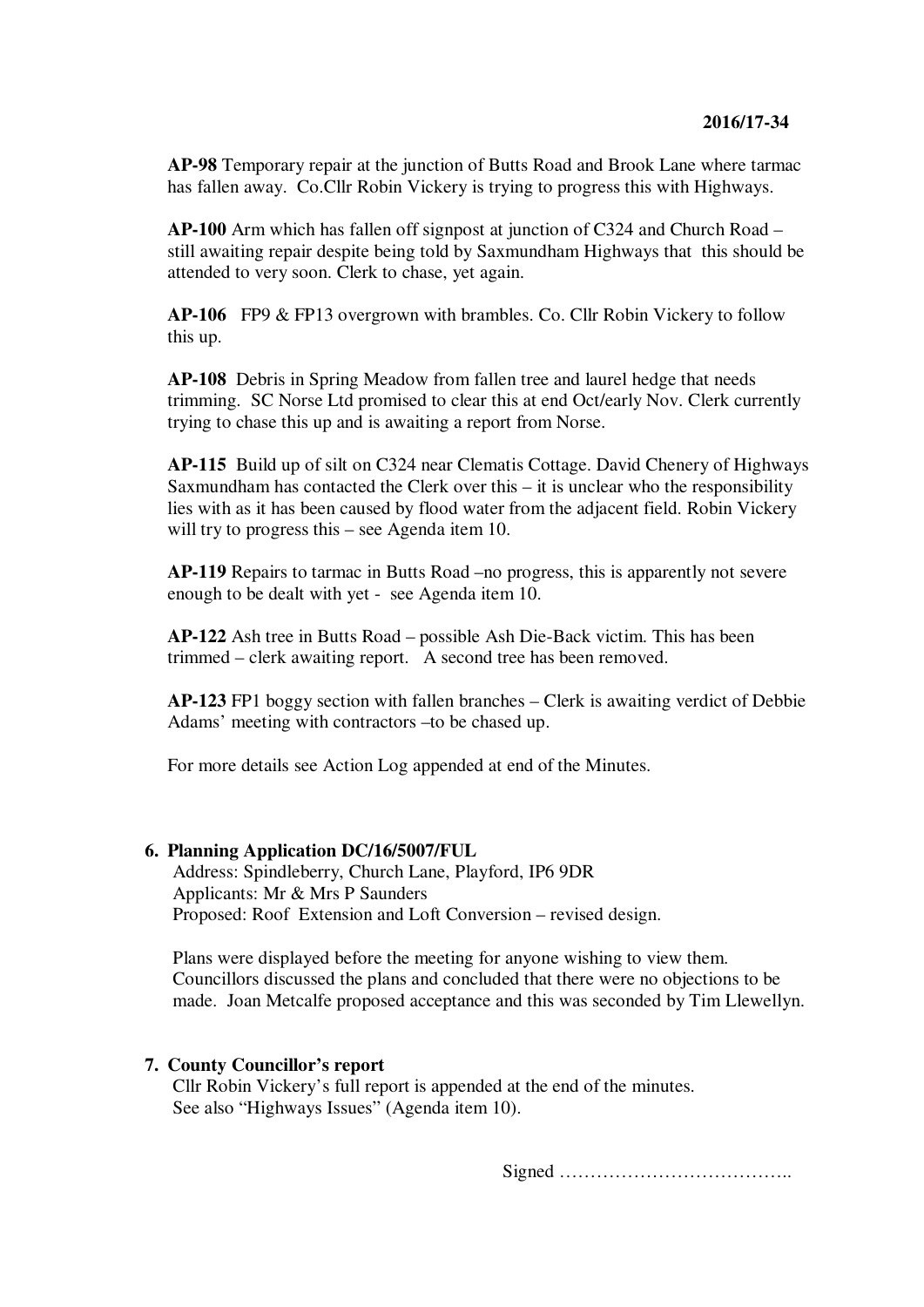## **8. District Councillor's report**

Robert Whiting was unfortunately unable to attend and did not submit a report.

## **9. Finance**

| $\circ$ Reporting & authorisation of cheques/online payments:- |                                                          |          |
|----------------------------------------------------------------|----------------------------------------------------------|----------|
|                                                                | BACS SC Norse Ltd - Grass cutting/Hedge trimming         | £1052.40 |
|                                                                | Chq 780 Clerk's expenses – Ink cartridge/Stationery etc. | £34.99   |

o Bank balances:

| Barclays Bank current account as at 4.1.17 |                | £4782.32 |
|--------------------------------------------|----------------|----------|
| NS&I Savings account                       | as at $4.1.17$ | £3316.17 |

o Clerk's Salary

Clerk's hours recorded over the last four months have averaged out at 10 per week, Joan Metcalfe proposed that the number of paid hours per week should be increased to reflect this with effect from  $1<sup>st</sup>$  April 2017. Councillors voted 5:1 in favour.

o Setting the Precept

The budget and provision for the year 2017-2018 was discussed. To allow for increased costs it was agreed that the Precept needs to be set at £7500 for the forthcoming year. Joan Metcalfe proposed this motion and it was seconded by Tim Llewellyn.

o Donation to Fynn Lark News for 2017 Joan Metcalfe proposed this should be increased to £150 per annum. A discussion ensued and it was unanimously agreed to do this.

## **10. Highways**

Robin Vickery has taken up several outstanding Highway issues with Eastern Area Highways Manager, David Chenery:

The tarmac repairs at the junction of Butts Road and Brook Lane will be followed up.

The linear ruts in Butts Road are not deep enough to be repaired at this stage – however, there are a number of them and they are causing concern. Robin will try and push this forward, likewise the linear ruts in Dr. Watsons Lane, which have caused several people's tyres to be shredded.

The silt on C324 near Clematis Cottage has still not been cleared – there is a dispute over whether this is a Highways issue or the landowner's responsibility as the silt has washed off a nearby field. Robin will try to progress a decision on this.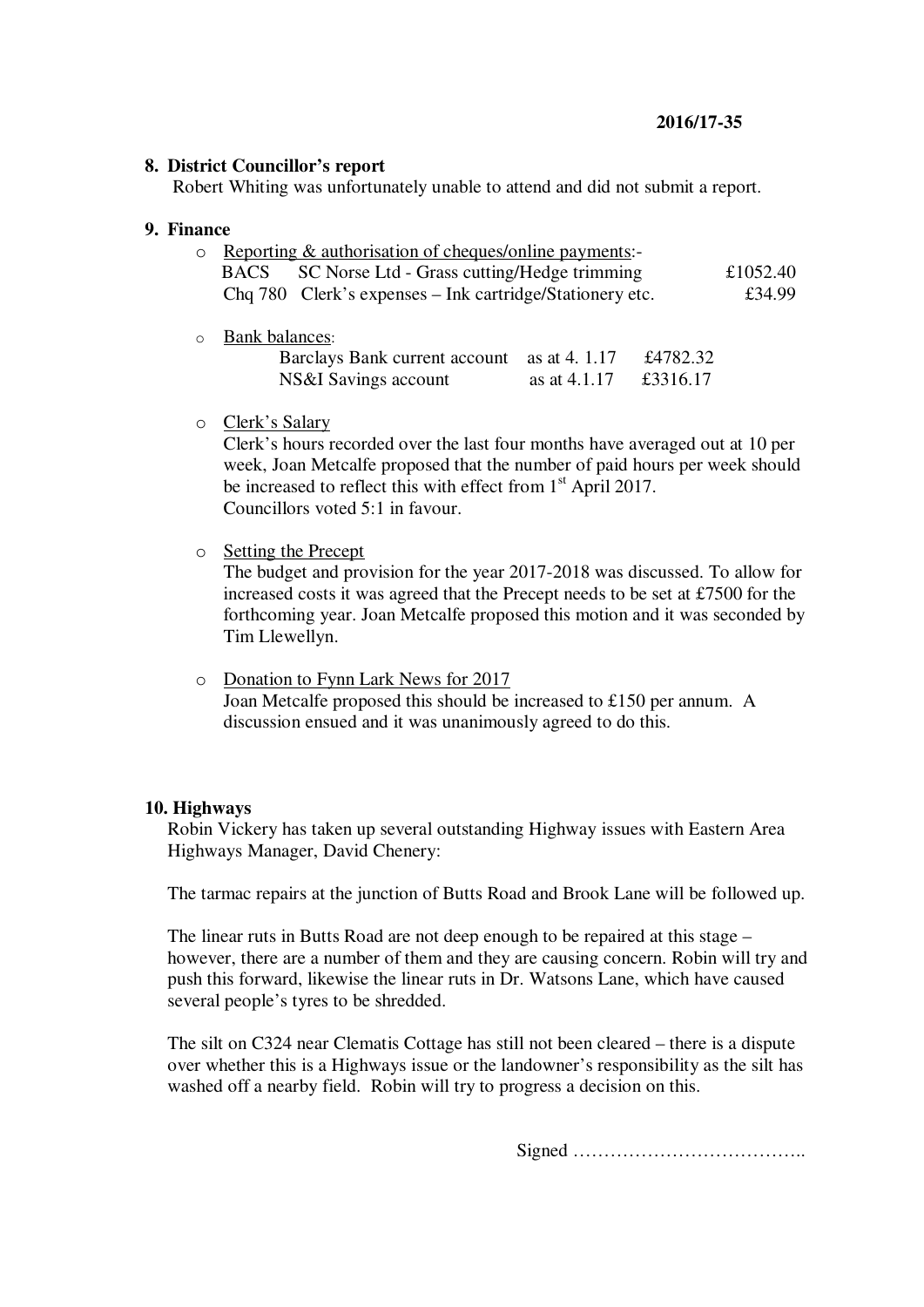Footpaths 9 & 13 have not been cleared of weeds and FP13 has been unusable for some time because of this. Robin will chase up but in the meantime, the clerk will ask Debbie Adams of Highways Saxmundham for her report.

#### **11. Neighbourhood Plan – progress**

Gillian Benjamin (Active Communities) and Steve Brown (SCDC Planning Policy & Delivery) were welcomed to the meeting by Joan Metcalfe to discuss the merits of adopting a Neighbourhood Plan.

Steve Brown stated that Playford residents should ask why it was felt we needed our own Plan given the huge amount of work involved in its preparation. The relationship with the District Plan and the new Local Plan Review should be considered carefully as this would maybe fill that need. Timing is tricky because of the changeover to the new Local Plan (which has not been made public yet).

A Neighbourhood Plan comprises a set of policies, it is not an action plan and cannot stop development. It would have to fit with the strategy of the Local Plan, which cannot be changed although it can be added to. It cannot stop encroaching development but could possibly influence it and could be used to protect a specific area, such as a green area or a unique landscape such as the Fynn Valley.

Rather than concentrating on housing, a Neighbourhood Plan can have a focus on conservation and protection - it could be used to support the beauty of the Fynn Valley by protecting it. There are a number of Non-designated Heritage Assets in Playford which need protecting and also a number of local footpaths which should be conserved for future generations to enjoy. A recent wildlife survey completed by SWT for Gt Bealings, demonstrated the rich variety of flora and fauna in the area and this needs consideration.

Gillian Benjamin stated that an application form could be downloaded as a starting point and this needs to be submitted to SCDC Planning Dept. outlining the boundaries of the area that we wish to include. The Locality Budget will provide funding for any costs involved. She also said that we should look at the Core Strategy for Ipswich (not yet up for public scrutiny but will be imminently).

Gillian & Steve left the meeting at 8.40pm and a discussion ensued. It was agreed to concentrate on environmental issues and to promote footpaths and walking areas as Playford's assets, together with Non-designated Heritage Assets and the value of the Fynn Valley. Joan Metcalfe proposed that the process of creating a Plan should be started and all councillors were in favour. The provisional date of  $25<sup>th</sup>$  January 2017 for a public meeting should be postponed until a more detailed approach had been prepared to present to the public as a way forward. The Clerk was instructed to obtain an application form.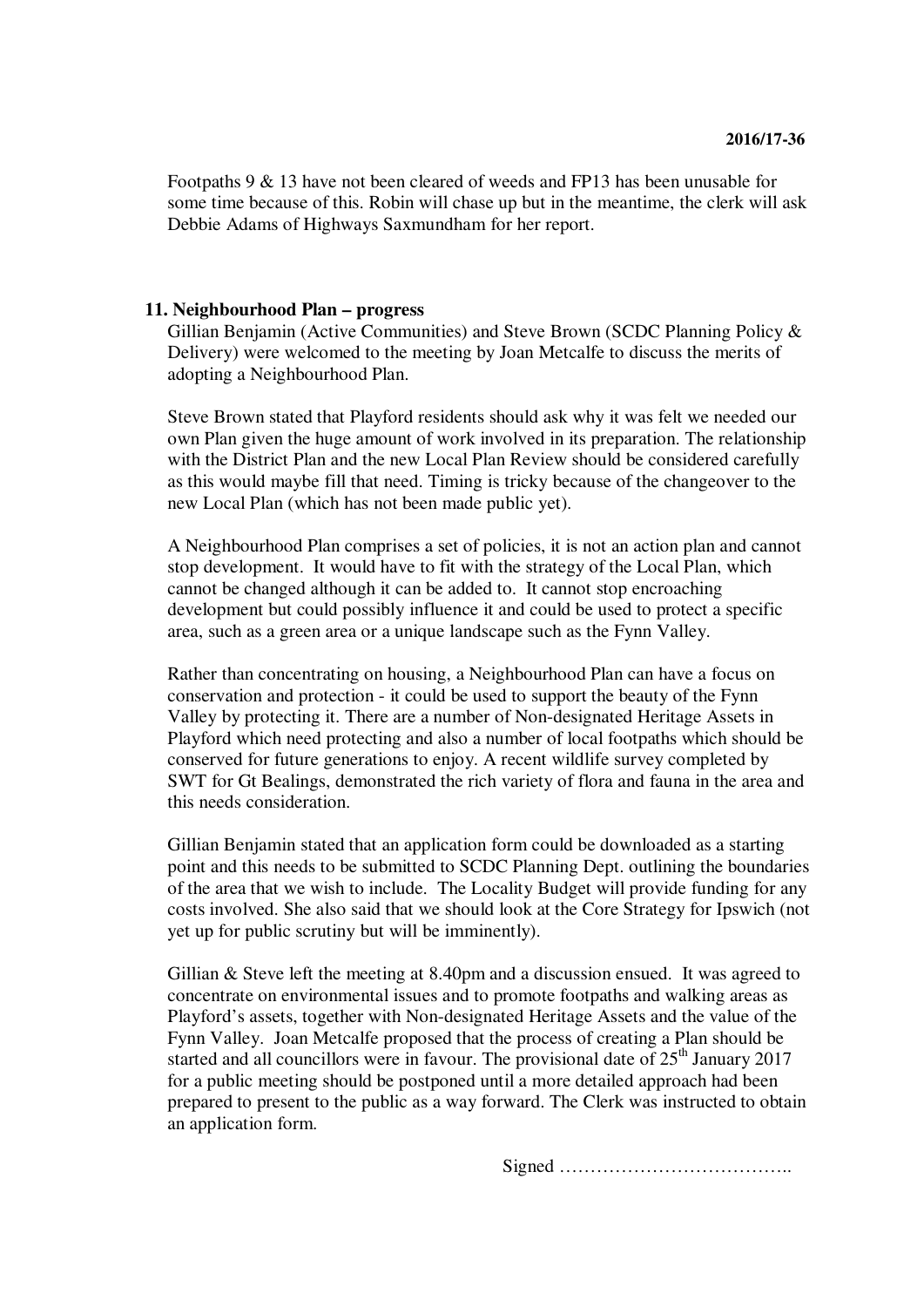## **12. EAOW compensation/disruption caused by cable route – update**

Work on EAOW cable route from Bawdsey to Bramford is due to commence in February 2017 and diggers will start work in August 2017. Gt Bealings PC has approached Playford and Lt Bealings PC's to ask for volunteers to help monitor work being carried out on the cable route as it proceeds through the local parishes. It is hoped that any problems could then be reported and dealt with promptly. Ted Herrington has agreed to participate in this.

## **13. Speedwatch Issues**

A policy document has been drawn up by Rushmere St Andrew PC to agree terms for the Community Speedwatch project between Kesgrave, Rushmere St Andrew and Playford . Playford PC was asked to reverse its decision to reject the merger with Kesgrave, at a meeting in November at Tower Hall Rushmere St Andrew.

Playford and Rushmere St Andrew PC's were initially awarded £700 each from the Locality Budget to fund the scheme and the current proposals are that Kesgrave would fund the ongoing maintenance costs (which would amount to approx £100 per year) up to a maximum of £700. It was felt that this was disproportionate given the size differentials of the three parties involved. It was also felt that there was a real danger that Playford would not get a fair share of the speed monitoring given that there were so many more agreed locations in the bigger parishes.

Joan Metcalfe proposed that Playford should stand by its decision to exclude Kesgrave and to pull out of the scheme – this was unanimously agreed. Clerk to relay this information to Rushmere St Andrew PC.

## **14. Correspondence received:**

- a) SCDC re removal of BT payphone from the Village Green Playford PC has no objections to this.
- b) Suffolk Constabulary and Police & Crime Commissioner re Suffolk Local Policing Review – views sought.
- c) SALC re Neighbourhood Planning Bill to help identify and free up more land for development and to speed up delivery of new homes.
- d) SALC LAIS1395. Consultation on Video Conferencing.
- e) Ipswich Borough Council, Town & Country Planning Act 1990 regarding development of land to the south of railway line at Westerfield Road.
- f) Suffolk Coastal & Waveney Distict Councils details of proposals for merger. Council's decision will be in Jan 2017, Secretary of State's decision is Sept 2017.